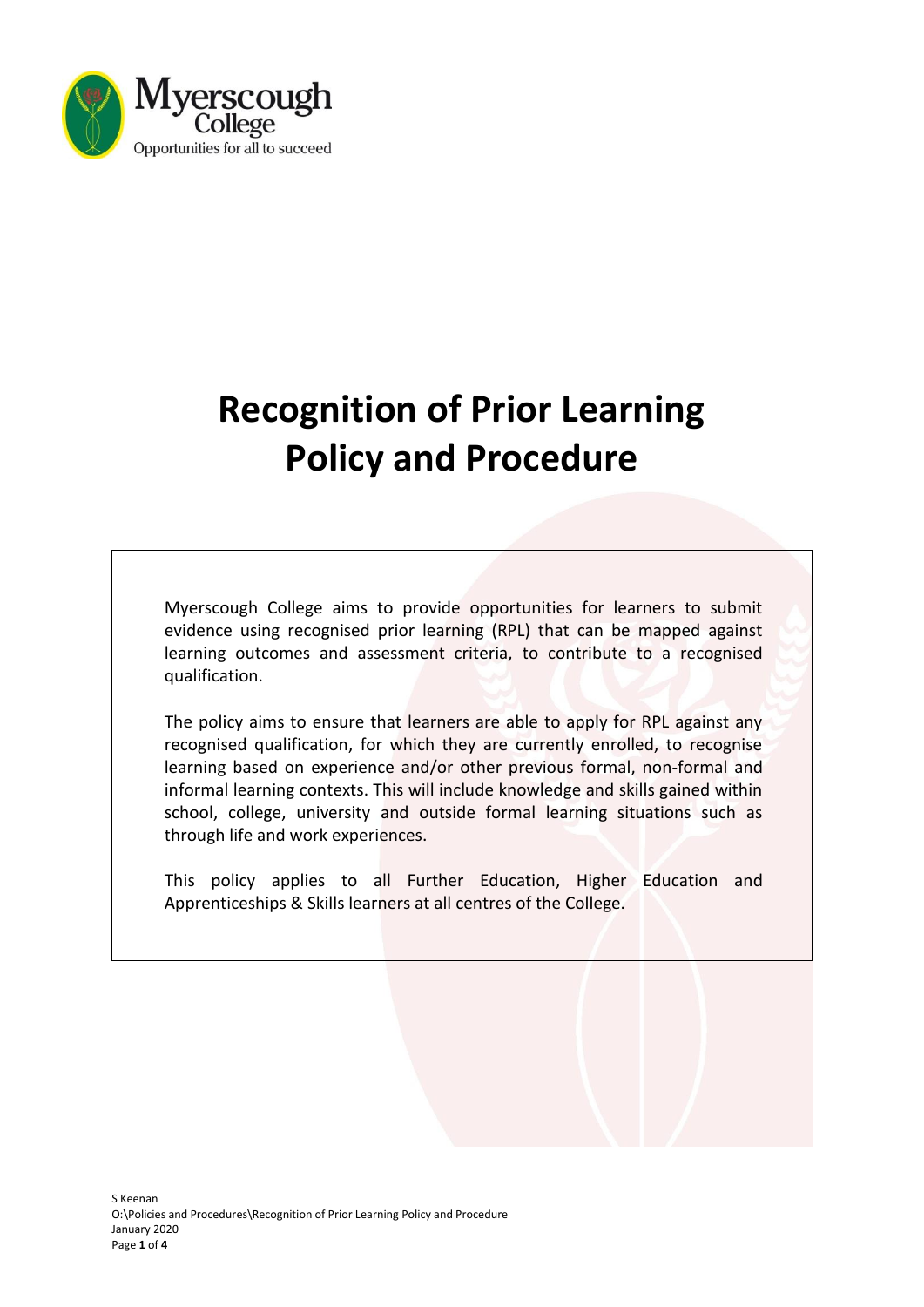# **Introduction**

The Regulatory Arrangements for the Qualifications and Credit Framework (QCF) provides the following definition of Recognition of Prior Learning (RPL):

*Recognition of Prior Learning (RPL) is 'a method of assessment that considers whether a learner can demonstrate that they can meet the assessment requirements for a unit through knowledge, understanding or skills that they already possess and do not need to develop through a course of learning'.*

In the context of the QCF, the definition of RPL is quite specific and relates to assessment leading to the award of credit. Assessment for RPL is conducted against the learning outcomes and assessment criteria of a unit/module and is subject to exactly the same internal and external quality assurance requirements as any other kind of assessment.

## **Procedure**

## **Higher Education**

For applications relating to Higher Education courses, the Academic Regulations and Processes of the University of Central Lancashire shall apply. The relevant information is contained in the UCLan Academic Regulations, Section E4. Further details of the University processesfor accreditation of prior learning, including application forms, guidance notes for applicants and frequently asked questions, are available on the University website [https://www.uclan.ac.uk/study\\_here/apl.php.](https://www.uclan.ac.uk/study_here/apl.php) The outline process is as follows:

- Students discuss with Course Tutor whether APL is available and appropriate for them.
- Students submit a completed APL application form indicating which modules they wish to claim for via their Tutor.
- For Certificated APL, students must attach a copy/copies of transcripts or certificates as proof of the awards obtained (originals must be made available if requested).
- Tutors forward the completed application to the College Exams and/or Admissions Teams who liaise with the University over completion of the process.

## **Further Education and Apprenticeships & Skills**

For Further Education, and Apprenticeships & Skills qualifications, the following procedures shall apply:

- An application is made in writing by the learner indicating their intention to apply for RPL for a specific unit of their current course/framework to the course tutor or scheme co-ordinator.
- The course tutor/scheme co-ordinator undertakes a recorded personal tutorial with the applicant to confirm the unit, learning outcome and assessment criteria against which evidence submitted is to be assessed. Confirmation and accuracy will be undertaken by the Assistant Head/Apprenticeships & Skills Quality Co-ordinator. Clear direction will also be given as to the types of evidence that may be utilised and the timeframe for submission.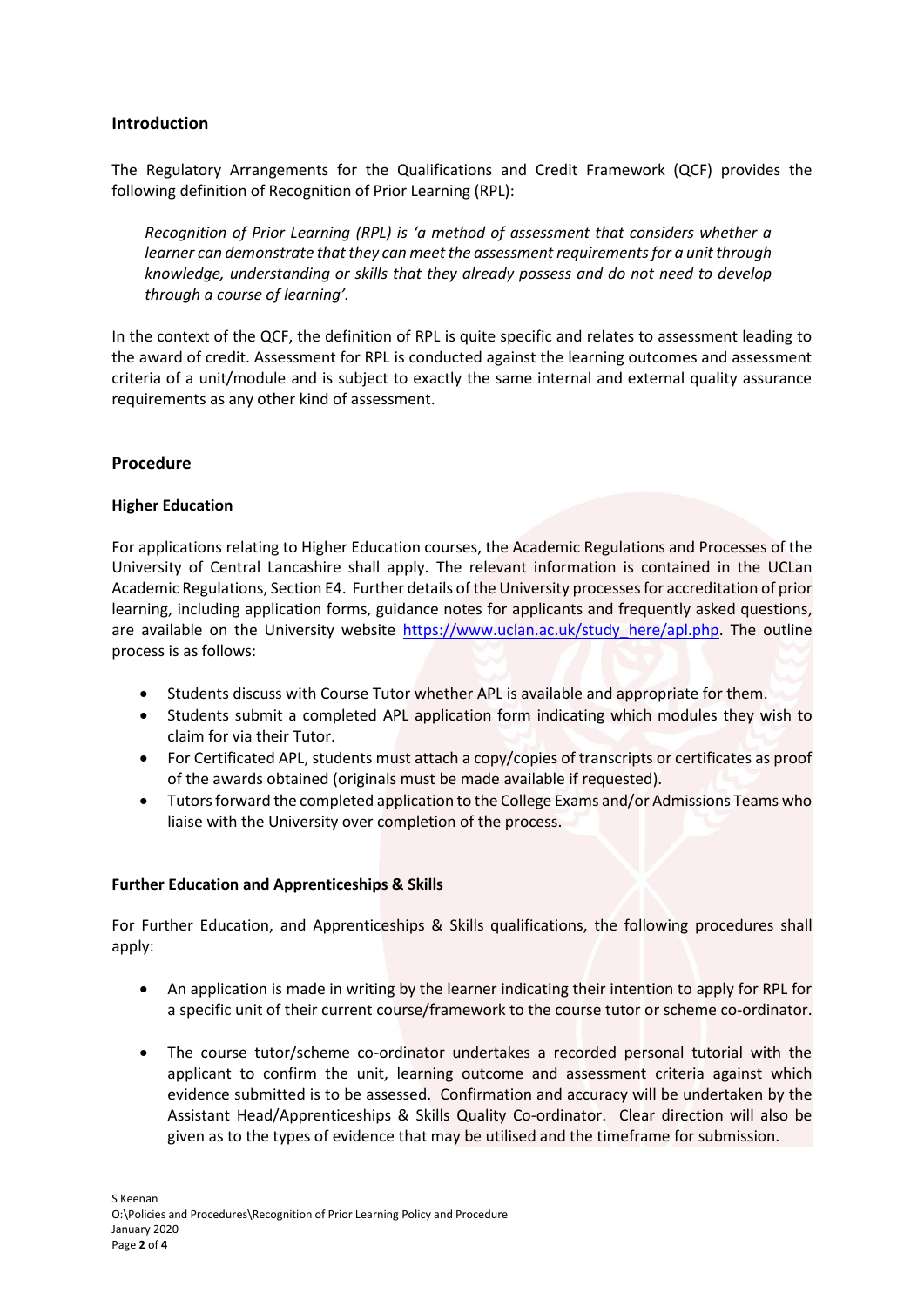- The module/unit tutor will assess the evidence within three weeks of submission clearly mapping to the specified assessment criteria and ensuring that evidence is valid, sufficient and current in relation to expected industry competence. The evidence should be consistent with non-RPL evidence submitted as part of a learning programme/framework.
- The nominated Internal Verifier (IV) will view the assessed evidence to confirm that accurate mapping against the identified criteria has been undertaken by the assessor. The IV will then provide feedback to confirm achievement or indicate clearly any further evidence required.
- Further to the IV confirming that evidence is sufficient, the module/unit tutor follows normal College procedure by submitting the result to the assessment/performance board. The IQA will also inform the Examinations Officer that the units are accurate on the QRF.

## **Documents Associated with this Policy**

- UCLan Academic Regulations
- UCLan APL Guidance notes for Applicants (available from the UCLan website)
- UCLan APL application forms (available from the UCLan website)
- QAA UK Quality Code for Higher Education